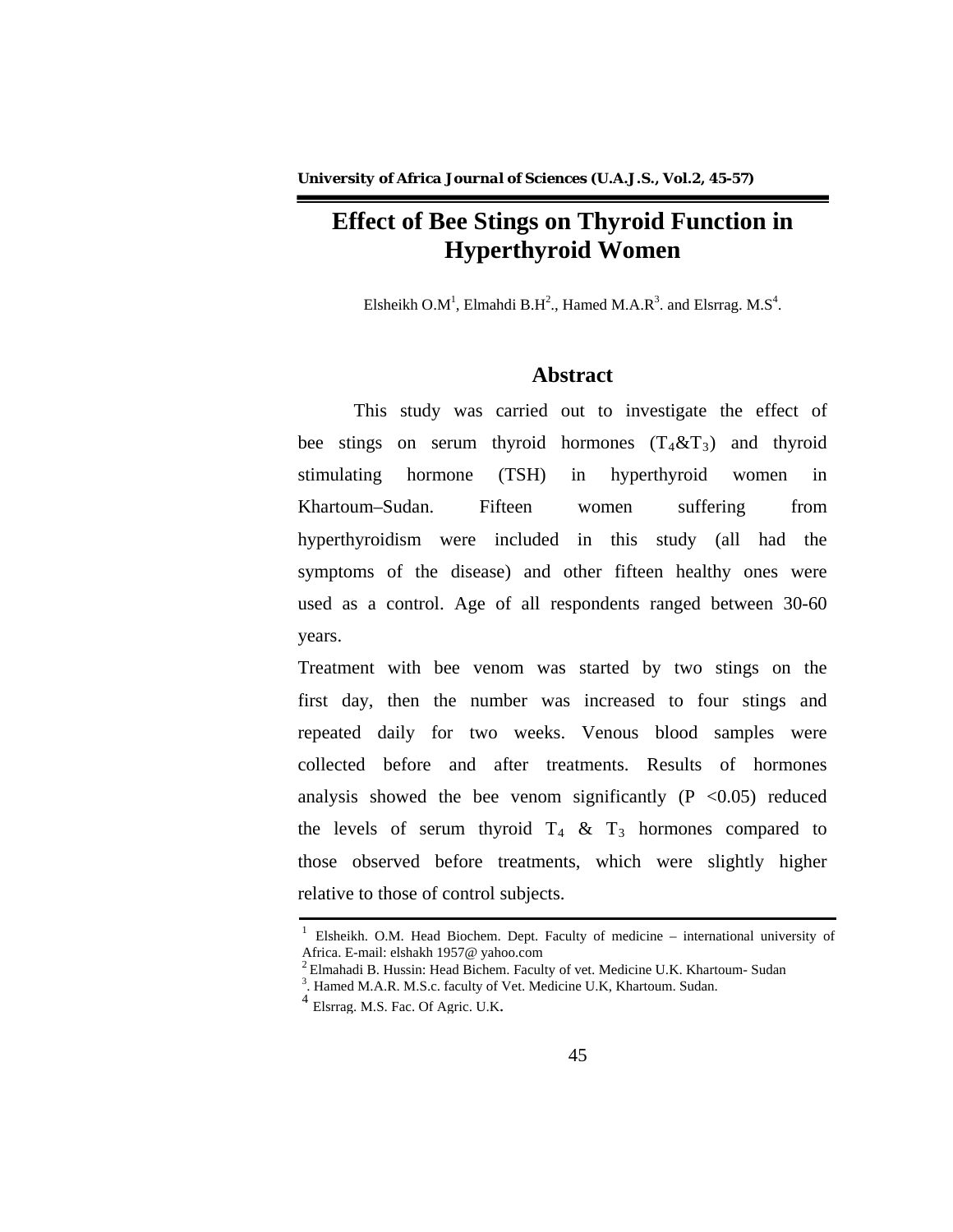However the serum TSH increased significantly  $(P<0.05)$  in response to the bee venom treatment. Results of this study indicated that bee stings can efficiently be used for treatment of hyperthyroidism and further studies are needed to confirm these findings.

# **Introduction**

Apitherapy is medicinal use of the bee product to promote health and healing. The term comes from the latin (Apis=bee) and (therapy= treatment) (America Apitherapy society, 2001). The bee products include royal jelly, propolis, pollen, honey and bee venom.

It was mentioned in Chinese texts that apitherapy is an old practice (before 2000 years). It began as part of flock medicine and even to day most of the people using it, are either doing it themselves or with the help of practioners (Michael, 1999). From early days of islam prophet Mohamed (God prays and peace on him) stated that (Elghozi, 2003) cure in drink of honey or cauterization.

The bee venom is one of the important products of the honey bees. It comes from the venom sac, located at the level of the last segment of the worker abdomen, its quantity, and composition depend on the pollen consumed and the age of the bee. The venom is synthesized mainly as a defensive mechanism against predators, it causes pain and may have some pharmacological activity in the potential predators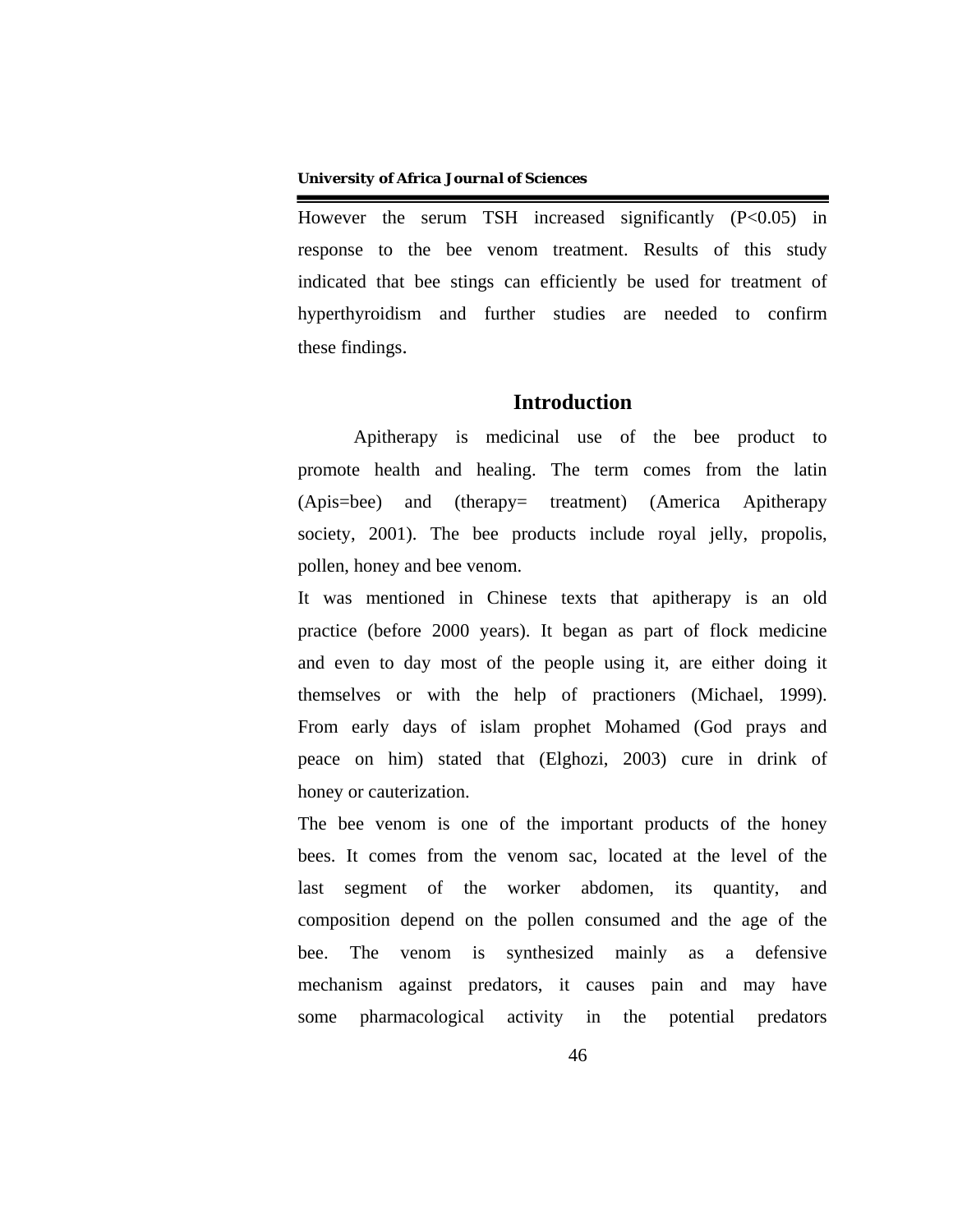(Shemidt and Buchmann, 1992). Each one sting was found to contain 0.1mg of pure dried venom (American apitherapy society, 2001). Bee venom was used for treatment of autoimmune diseases particularly arthritis and multiple sclerosis since 1950s (Ryan, 1954). Later on the bee sting was successfully used for treatment of malaria which "was" widely spread in the sudan (Kawkub 2003, personal.com).

Thyroid gland produces two iodoamino acids hormones 3.5.3 triiodothyronine (T*<sup>R</sup>* and 3,5,3,5 tetraiodothyrnine  $(T<sub>4</sub>,$ thyroxine), which have important role in regulating general metabolism, development and tissue differentiation (Granner, 1999). The growth and function of the thyroid gland and the peripheral effects of thyroid hormones are controlled by at least four mechanisms:

- 1- The classic hypothalamo-pituitary-thyroid axis.
- 2- The pituitary and peripheral deiodinase.
- 3- Autoregulation of hormone synthesis by thyroid gland itself in relation to iodine supply.
- 4- Stimulation or inhibition of thyroid function by TSH receptor auto antibodies. In addition, the effects of T<sub>3</sub> may be modified by the status of the  $T_3$  receptor (repression or activation) and potentially by nonthyroidal T*<sup>R</sup>* receptor agonists or antagonists, (Greenspan, 2003).

Diseases of the thyroid gland are manifested by qualitative or quantitative alterations in hormone secretion, enlargement of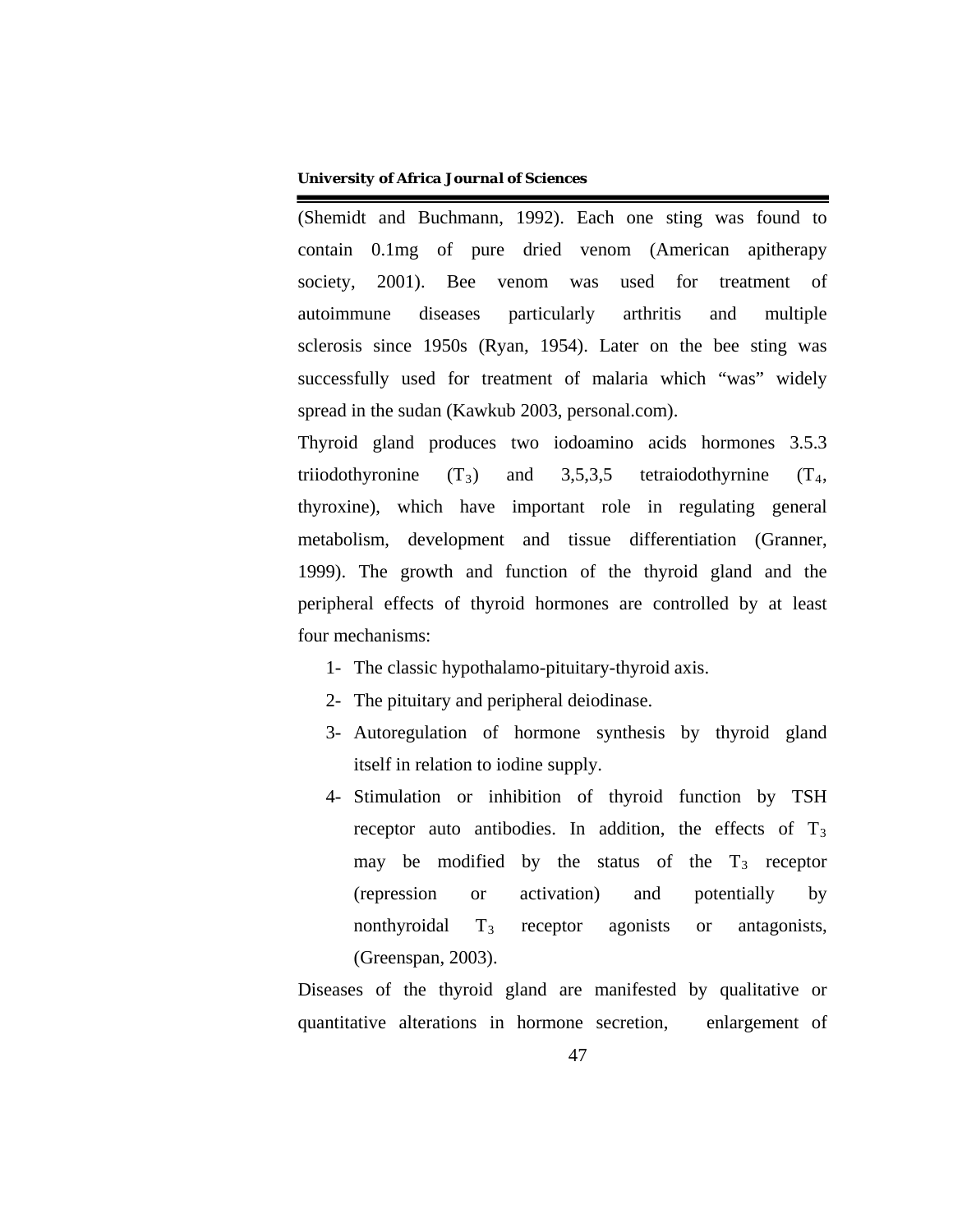the thyroid (goiter) or both. Insufficient hormone secretion results in the syndrome of hypothyroidism (myxedema) in which decreased caloric expenditure (hypometabolism) is a principal feature, conversely, excessive secretion of active hormone result in hypermetablism and other feature of a syndrome termed hyperthyroidism or thryrotoxicosis (which is characterized by high blood levels of thyroid hormones) (greenspan, 2003; Granner, 1999).

This hyperthyroidism can occur at an early stage or it may occur later in life. The increased thyroid hormone secretion is due to abnormal immunoglobulins (1gG), known as thyroid stimulating immunoglonbulins (TS1), acting by stimulating TSH receptors on the follicular cells, due to the increased T<sub>3</sub> and T<sub>4</sub> levels, TSH secretion is inhibited and its circulating level in thyrotoxicosis is usually low (Sukkar et.al, 2000).

The thyroid diseases are more frequent in women, which is probably related to the fact that many thyroid diseases are of the autoimmune type, secondary to the effect of sexual steroids in the immunological system. Although it had never been completely cleared up, it seems that estrogens and progeterones may modulate the lymphocyte differentiation as well as the induction of autoimmune response (Medina et.al, 2002).

Treatment of hyperthyroidism include radioactive Iodine and antithyroid drugs (chemopthery) or surgical excision of the thyroid gland. The selection of a particular form of treatment of hyperthyroidism is determined by the patient status and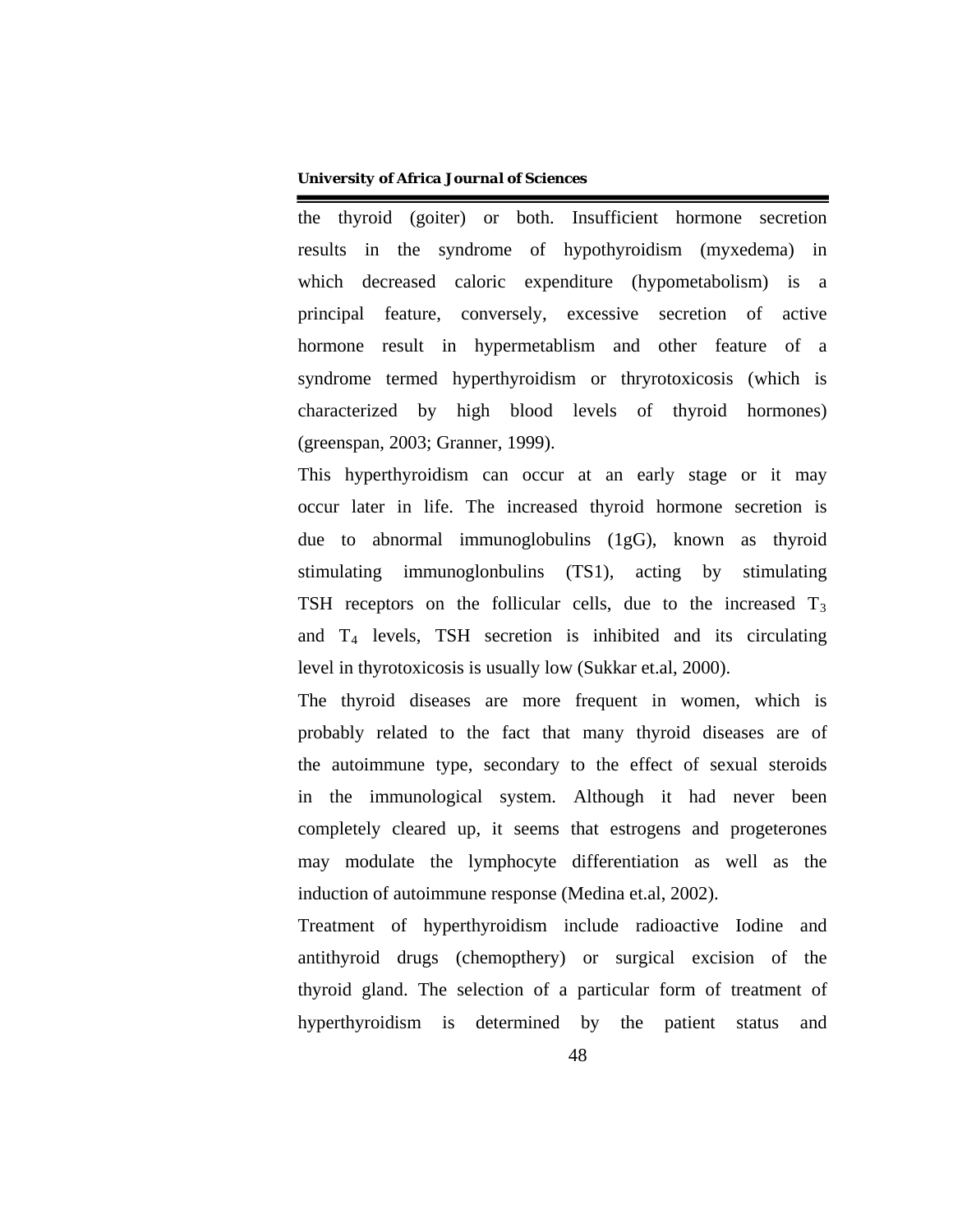circumstances. This includes the sex, age, associated disorders and the size of the gland. Radioactive iodine is the first line treatment of hyperthyroidism, it induced destruction of the thyroid cells by the local radiation (Harbert, 1984). The second form of chemical therapy (antithyroid drug) for treatment of hyperthyroidism includes thiocyanate, propylathiouracil and inoroganic iodine etc. these drugs excert a direct effect on the thyroid gland, to disrupt one of the several steps in the biosynthesis and secretion of thyroid hormones, thus decrease their level in serum. (Capin, 1994, and RAO and Lakshmy, 1995). Although apitherapy is widely used in folkloric medicine, but information is lack on its use as an antithyroid.

In this study the levels of serum  $T_4$ ,  $T_3$  and TSH before treatment of suspected patients were used for the evaluation of thyroid functions, these results along with those obtained after treatment and those of the control group were analyzed to investigate the effectiveness of honey bee venom in treatment of hyperthyroidism.

# **Material and Methods**

This study was conducted at Elkhalia investment company in Khartoum, during September to December 2003. Fifteen women suffering from hyperthyroidism were included, their ages ranged between 30-60 years. They were diagnosed according to the levels of thyroid hormones and thyroid stimulating hormone, beside they showed the symtoms of the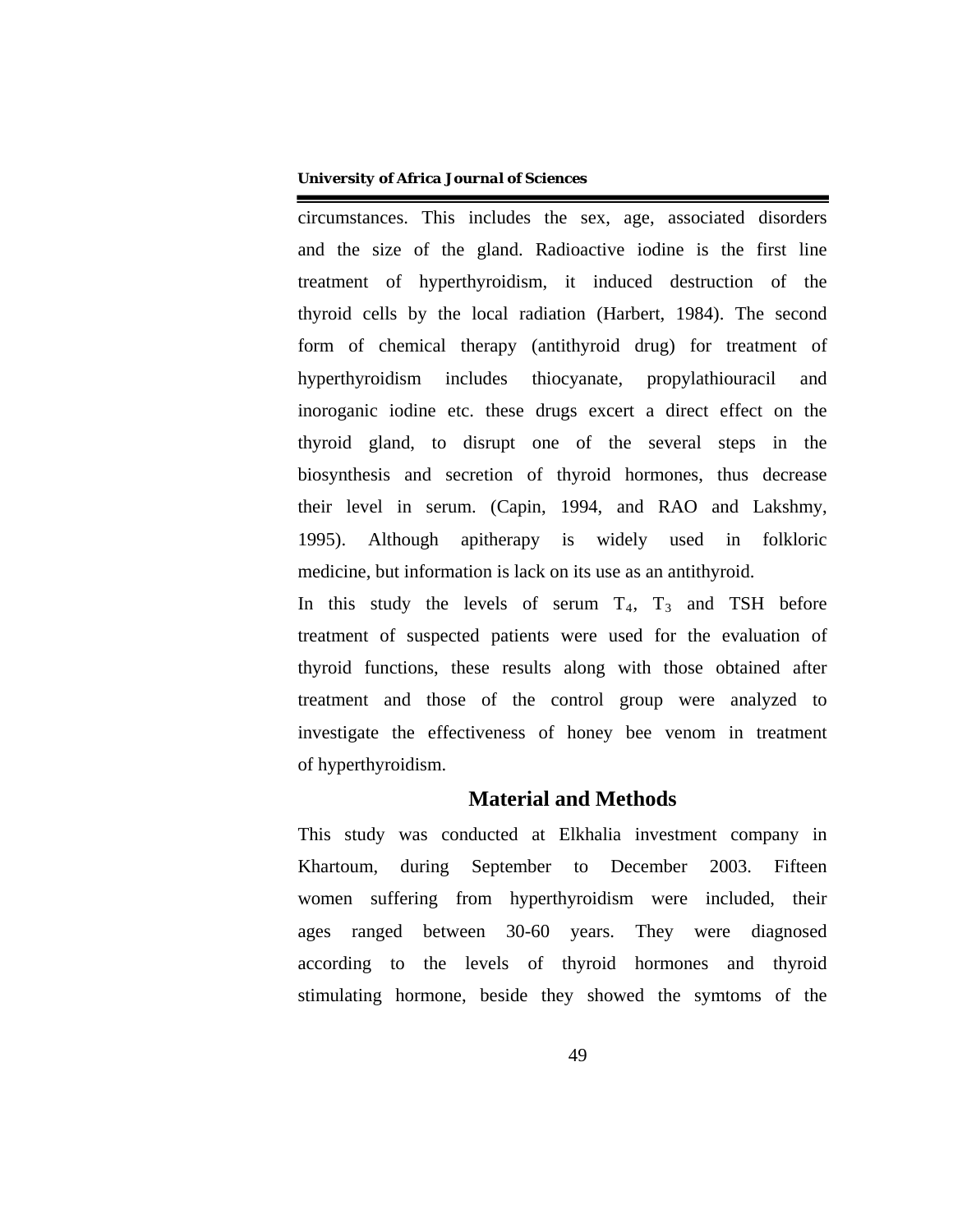disease, except the eye signs of the graves' disease. Fifteen healthy women of similar ages were used as a control group.

Treatment of hyperthyroid patients with bee sting was started by giving each patient two stigns on the first day, then the number was increased to four stings from the next day and repeated daily for two weeks. The active honey bee was held at thoracic (around arterial area of the neck) by forcep. The bee was pressed and excited by the forcep and was held for 5 minutes and then removed according to El-sarrag method, (2003).

Blood samples (5ml) were collected from cubical vein of patients before and after treatment. Serum was separated and was kept frozen at – 20C until the hormones were determined. Total  $T_4$  and  $T_3$  were measured by radioimmunoassay (Ria) and TSH was measured by the immunoradiometric assay (IRMA) techniques, in the Sudan Atomic Energy Agency laboratories. Analysis of variance was carried out for results using SAS computer program (SAS, 1988).

## **Results and Discussion**

The effect of bee stings on serum  $T_4$  is presented in Table (1). The level of  $T_4$  in hyperthyroid women (205 nmol/L) was significantly higher (P<0.05) compared to that  $(96.6 + 14)$ nmoL) of the control group. The bee stings treatment of patients resulted a significant (p> 0.05) reduction in T<sub>4</sub> level  $(115 + 2.8 \text{ nmol/L}).$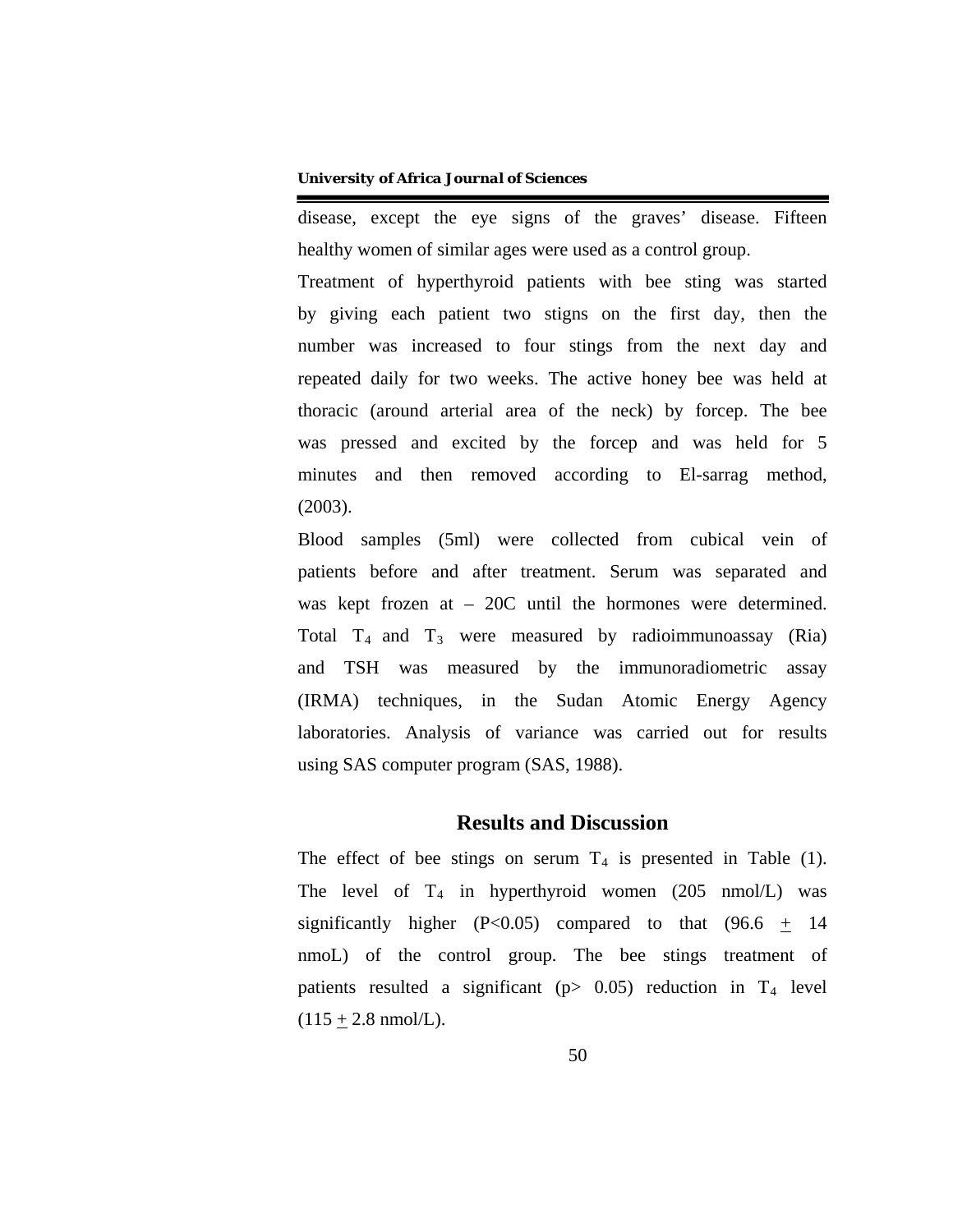It is well established that the aim of all therapy for hyperthyroidism is to diminish the excessive secretion of the thyroid hormones by blocking the organic binding of iodine and/or destroy the thyroid cells (Salvador, 1998; Rao and lakshmy, 1995). On the other hand hyperthyroidism as an antommune disease may respond to external immunoregulatory factors. Boutin et.al (1994) found that the bee venom had immunoregulatory role on the production of 1gG antibodies. Therefore the reduction in thyroxine level after treatment of hyperthyroid women with the bee venom may be due to the reduction in 1gG, which is a common cause of hyperthyroidism, where the 1gG antibodies bind to TSH receptor on the thyroid gland stimulating thyroid hormones production, So the mechanisms of the action the bee venom has not been elucidated, it is conceivable that other mechanisms may be involved, partly for the complex composition of the bee venom and its broad action on other biochemical parameters, (Dotimas and Hider, 1987).

Results given in table (1) show the effect of bee venom on serum  $T_3$  level. The level of serum  $T_3$  in hyperthyroid women  $(3.3 \pm 0.09 \text{ non} l/L)$  was significantly (p < 0.05) higher relative to that of the control group  $(1.5 \pm 0.1 \text{ nmol/L})$  and its level was significantly reduced after treatment. These result are in line with the above mentioned about T<sub>4</sub>. (Weatherall *et.al*, 1984)

The effect of bee venom on serum TSH level is presented in Table (1). It is obvious that the level of serum TSH of thyroid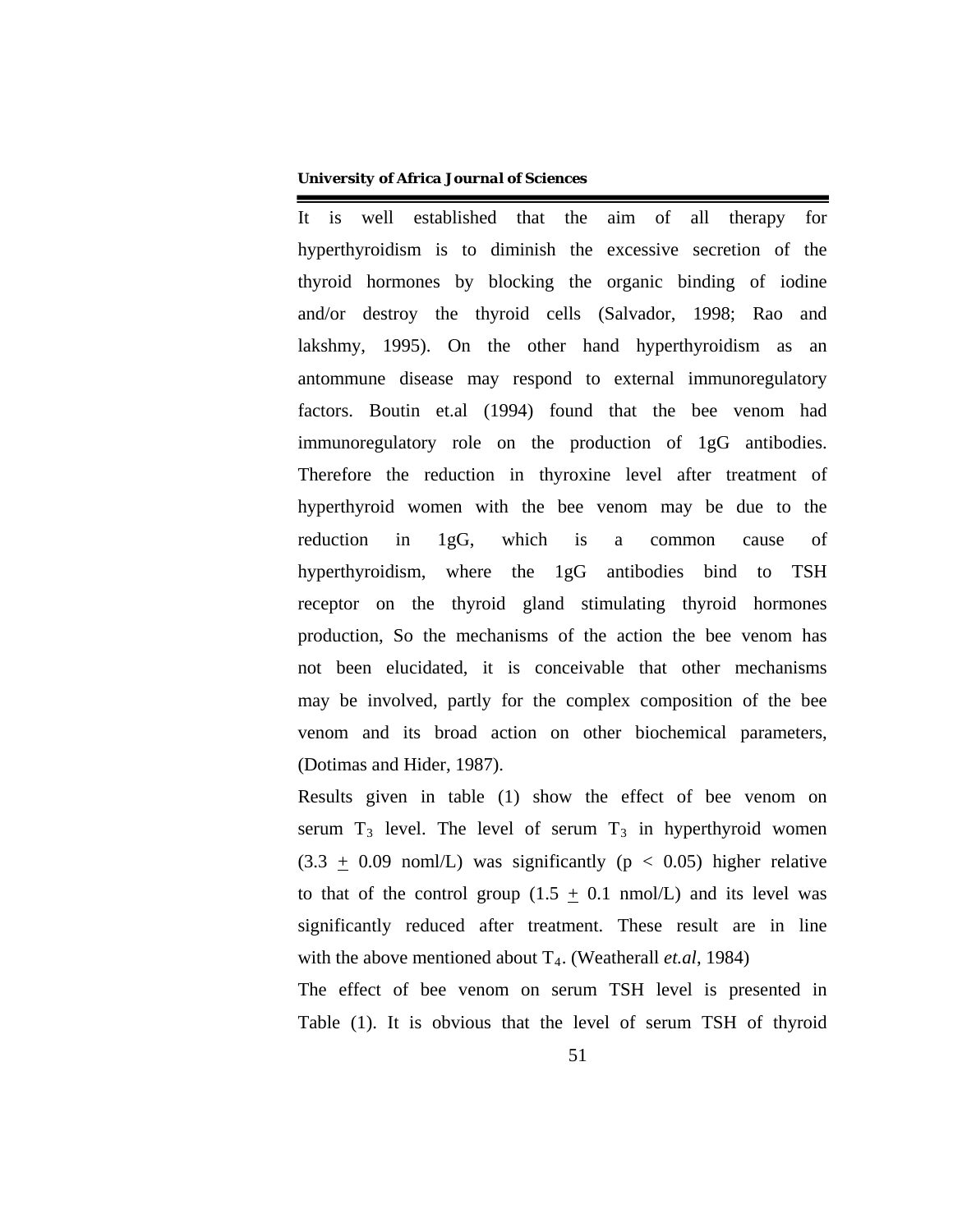patients  $(0.3 \pm 0.09 \text{ mIU/L})$  was significantly lower  $(P < 0.05)$ than that of the control groups  $(1.4 + 0.1 \text{ mIU/L})$ . treatment hyperthyroid patients with bee venom elevated its level significantly. The elevation in serum TSH level after the bee stings treatment may be attributed to the reduction of serum thyroid hormones as the pituitary secretion of TSH is greatly affected by the circulating thyroid hormones, and/or the secretion of TSH may be stimulated by one or more of the active ingredients of the bee venom. It was found that injection of rats with 0.5 mg/kg body weight of melittin compound of the bee venom caused an increase in the pituitary function (Dunn and Killion, 1988). On the other hand the previously mentioned effect of bee venom on regulating immune globulins may suggest disassociation of antibodies from TSH receptors, thus normalize hypothalamopituitary-thyroid axis. These results throw light on the effect of bee stings on thyroid function. Further studies are needed for confirmation and understanding of the mode of action of apitherpy.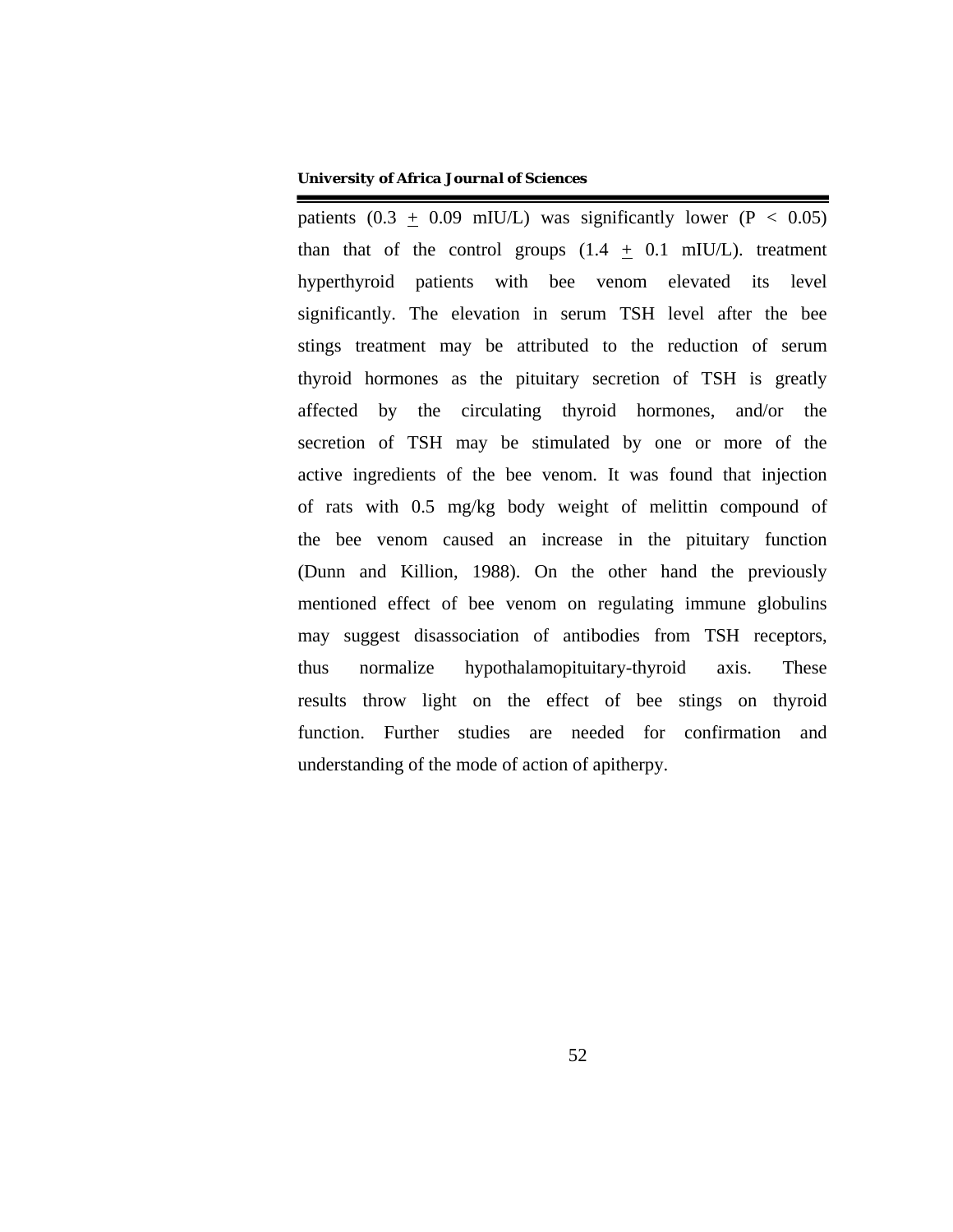treatment

 $B \leftarrow$  patient of the

treatment

| in hyperthyroid women.        |               |                |                |
|-------------------------------|---------------|----------------|----------------|
| Hormones                      |               | Т3             | TSH            |
| Group                         | nmol/L        | nmol/L         | mIU/L          |
| $A \leftarrow$ Patient before | $205 + 5.2 b$ | $3.3 + 0.09 b$ | $0.3 + 0.09 b$ |

 $115 \pm 2.8a$  |  $2.5 \pm 0.1a$  |  $1.2 \pm 0.1a$ 

Table (1) the effect of bee venom on serum  $T_4$ ,  $T_3$  and TSH levels

**Means within columns followed by different letters are significantly different (p <0.05).**

C control 96.6 + 1.4a 1.5 + 0.1a 1.4 + 0.1a

# **Conclusion & Recommendation**

Thyroid function disorders (hyperthyrodisim) are widely spread especially among females. Findings of this study may suggest bee stings as a promising antithyroid treatment for hyperthyroid patients. Further research is suggested to confirm these results, especially in the following fields:

- 1. Isolation of the various constituents of the bee venom.
- 2. To study the biochemical effect of the active ingredients on the various tissues.
- 3. To consider the various factors related to hyperthyroidism e.g. sex, age ad pregnancy etc.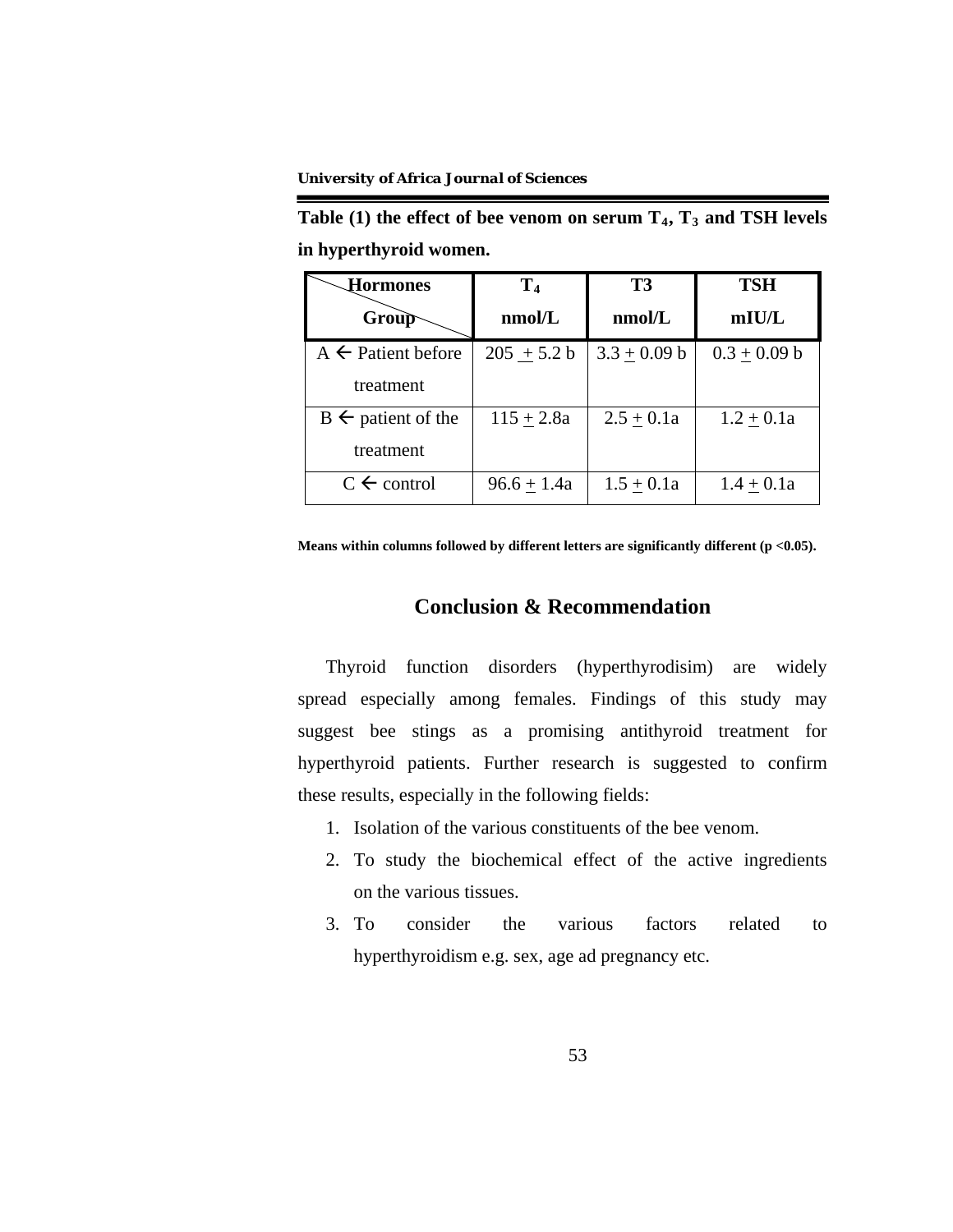### **References**

American Apitherapy society. (2001). Inc. P.O.Box. 54 hart land four centers VT, 05049 Fax 802-436-2708.

Boutin Y. Jonbin, M-bedurd, P.M. and Hebert, J. (1994). possible dual role of anti-iodiotypic antibodies in combined passive and active immunotherapy in honey bee stigns allergy. Pp. 1039.

Capin, C.C. (1994). mechanism of clinical injury of thyroid gland Prog. Clinical Bio. Res. 387 pp 173-191.

Dotimas E.M. and Hider R.C. (1987). Honey bee venom, bee world 68 (2): 51.70.

Dunn, J.D. (1984). the effect of bee venom on plasma cortiosterone levels (A.A.) apicultural abstract, 1990 Vol 41 (2) : pp 181.

Dunn J.D. and Killion J.J. (1988) effect of melitin on pituitary – adrenal responsiveness to stress. Act endocrinology 119, pp 339.

Elsarrag, A.M. (2003) physician, Elkhalia investment-Khartoum- Sudan.

Granner D.K. (1999) the thyroid hormones Harper's 25<sup>th</sup> editor Murrary, Appleton & lunge.

Greenspan. S.F. (2003), the thyroid gland. Basic and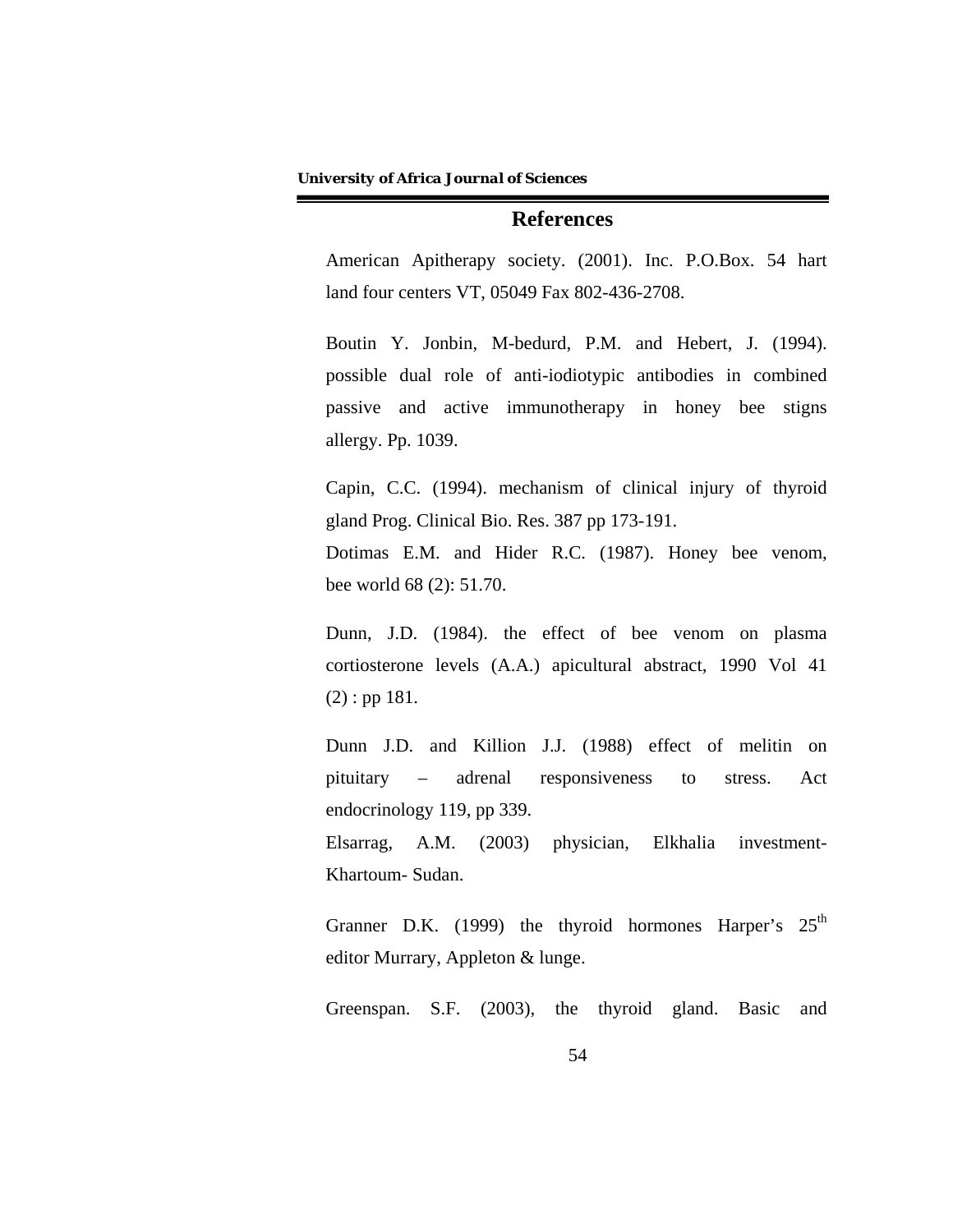clinical endocrinology. ed. Greenspan. S.F. and Gardnar. G.D. seventh edition pp. 215-294.

Harbet. J. (1984). Textbook of Nuclear Medicine  $2<sup>nd</sup>$ edition. Philadelphia pp 30-30.

Kawkub. (2003). personal Gmm. (Teacher higher secondary school, Arkawit, Khartoum – Sudan).

Kim, C.M. (1989). bee venom therapy for arthritis. Rehymatoilogy 41(3): pp67-72

Medina, I.L., Neves C., Magalhaes a and Periero- Monteiro, L.(2002). Thyroid diseases in pregnancy, acta med. Port. Vol. 15.

Michael L.A. (1999) frequently asked questions about apitherapy American apitherapy society. Ohis,

Rao P.S. and Lak shmy, R. (1995). Role of goitrogens in iodine deficiency disorders and brain development Ind. Y. Med. Res.102, 223-6.

Rayn D. (1954). Gary's bee vanguish arthritis. Amer. Bee j. 94 pp 424.

Salvador B.J. (1998). treatment of thyrotoxicosis using radioactive iodine Ph.D. thesis. University of Khartoum, NC,USA.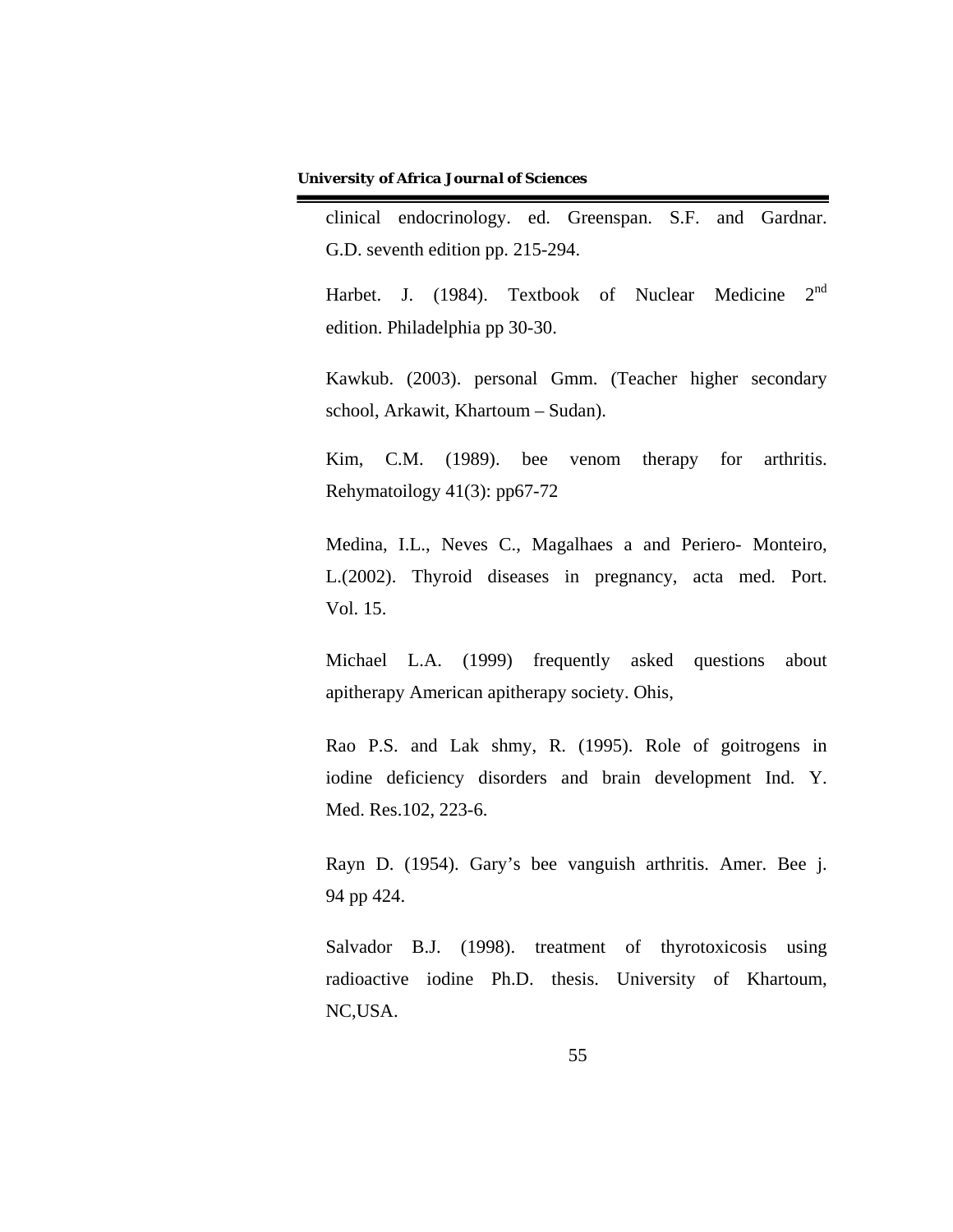SAS, (1988). Institute, NC, USA.

Schemidt, J.O.X. and Buchmann. S.L., (1992), other product of bee live in the live and the honey bee (ed. Graham, J.M.) Danatx sons, Hamilton, L.L. pp 927-982.

Sukkar M.Y., Elmunshid, H.A. and Ardawi. M.S. (2000). Concise Human Physiology 2<sup>nd</sup> ed oxford, publication. Weather all D.J., Ledinggham, J.G.G. and warrel D.A. (1984), Oxford Textbook of Medicine.

**المراجع العربية:** ابن قيم الجوزية (2003). الطب النبوي (خرج أحاديثه خالد بن محمد بن عثمان. مكتبة الصفاء. 127 ميدان الأزهر. القاهرة رقم إيداع 2001/15373).